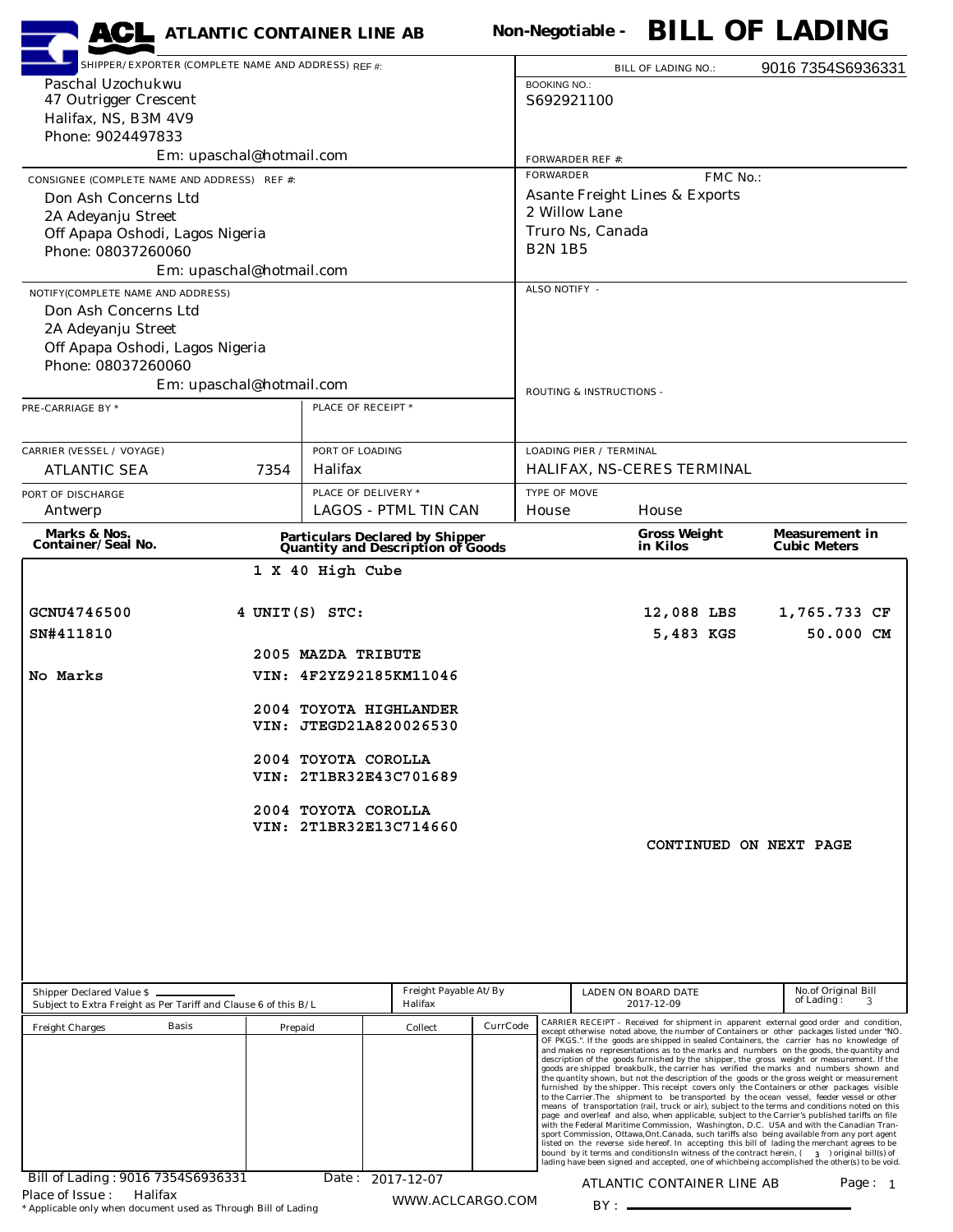| <b>ACL</b> ATLANTIC CONTAINER LINE AB                                                                                                                                                                                                                                                                                                                                                                                                                                                                                                                                                                                       |                                                                                    |                  |            |                                                                                 |                                           | Non-Negotiable - BILL OF LADING                                                                                                                                                                                                                                                                                                                                                                                                                                                                                                                                                                                                                                                                                                                                                                                                                                                                                                                                                                                                                                                                                                                                                                                                                                                                                                                                                                                                                                                                                                                                   |  |  |  |
|-----------------------------------------------------------------------------------------------------------------------------------------------------------------------------------------------------------------------------------------------------------------------------------------------------------------------------------------------------------------------------------------------------------------------------------------------------------------------------------------------------------------------------------------------------------------------------------------------------------------------------|------------------------------------------------------------------------------------|------------------|------------|---------------------------------------------------------------------------------|-------------------------------------------|-------------------------------------------------------------------------------------------------------------------------------------------------------------------------------------------------------------------------------------------------------------------------------------------------------------------------------------------------------------------------------------------------------------------------------------------------------------------------------------------------------------------------------------------------------------------------------------------------------------------------------------------------------------------------------------------------------------------------------------------------------------------------------------------------------------------------------------------------------------------------------------------------------------------------------------------------------------------------------------------------------------------------------------------------------------------------------------------------------------------------------------------------------------------------------------------------------------------------------------------------------------------------------------------------------------------------------------------------------------------------------------------------------------------------------------------------------------------------------------------------------------------------------------------------------------------|--|--|--|
| SHIPPER/EXPORTER (COMPLETE NAME AND ADDRESS) REF #:                                                                                                                                                                                                                                                                                                                                                                                                                                                                                                                                                                         |                                                                                    |                  |            |                                                                                 | <b>BILL OF LADING NO.:</b>                | 9016 7354S6936331                                                                                                                                                                                                                                                                                                                                                                                                                                                                                                                                                                                                                                                                                                                                                                                                                                                                                                                                                                                                                                                                                                                                                                                                                                                                                                                                                                                                                                                                                                                                                 |  |  |  |
| Paschal Uzochukwu                                                                                                                                                                                                                                                                                                                                                                                                                                                                                                                                                                                                           |                                                                                    |                  |            | <b>BOOKING NO.:</b>                                                             |                                           |                                                                                                                                                                                                                                                                                                                                                                                                                                                                                                                                                                                                                                                                                                                                                                                                                                                                                                                                                                                                                                                                                                                                                                                                                                                                                                                                                                                                                                                                                                                                                                   |  |  |  |
| 47 Outrigger Crescent<br>Halifax, NS, B3M 4V9                                                                                                                                                                                                                                                                                                                                                                                                                                                                                                                                                                               |                                                                                    |                  | S692921100 |                                                                                 |                                           |                                                                                                                                                                                                                                                                                                                                                                                                                                                                                                                                                                                                                                                                                                                                                                                                                                                                                                                                                                                                                                                                                                                                                                                                                                                                                                                                                                                                                                                                                                                                                                   |  |  |  |
| Phone: 9024497833                                                                                                                                                                                                                                                                                                                                                                                                                                                                                                                                                                                                           |                                                                                    |                  |            |                                                                                 |                                           |                                                                                                                                                                                                                                                                                                                                                                                                                                                                                                                                                                                                                                                                                                                                                                                                                                                                                                                                                                                                                                                                                                                                                                                                                                                                                                                                                                                                                                                                                                                                                                   |  |  |  |
| Em: upaschal@hotmail.com                                                                                                                                                                                                                                                                                                                                                                                                                                                                                                                                                                                                    |                                                                                    |                  |            | <b>FORWARDER REF #:</b>                                                         |                                           |                                                                                                                                                                                                                                                                                                                                                                                                                                                                                                                                                                                                                                                                                                                                                                                                                                                                                                                                                                                                                                                                                                                                                                                                                                                                                                                                                                                                                                                                                                                                                                   |  |  |  |
| CONSIGNEE (COMPLETE NAME AND ADDRESS) REF #:                                                                                                                                                                                                                                                                                                                                                                                                                                                                                                                                                                                |                                                                                    |                  |            | <b>FORWARDER</b>                                                                | FMC No.:                                  |                                                                                                                                                                                                                                                                                                                                                                                                                                                                                                                                                                                                                                                                                                                                                                                                                                                                                                                                                                                                                                                                                                                                                                                                                                                                                                                                                                                                                                                                                                                                                                   |  |  |  |
| Don Ash Concerns Ltd                                                                                                                                                                                                                                                                                                                                                                                                                                                                                                                                                                                                        |                                                                                    |                  |            |                                                                                 | <b>Asante Freight Lines &amp; Exports</b> |                                                                                                                                                                                                                                                                                                                                                                                                                                                                                                                                                                                                                                                                                                                                                                                                                                                                                                                                                                                                                                                                                                                                                                                                                                                                                                                                                                                                                                                                                                                                                                   |  |  |  |
| 2A Adeyanju Street                                                                                                                                                                                                                                                                                                                                                                                                                                                                                                                                                                                                          |                                                                                    |                  |            | 2 Willow Lane<br>Truro Ns, Canada                                               |                                           |                                                                                                                                                                                                                                                                                                                                                                                                                                                                                                                                                                                                                                                                                                                                                                                                                                                                                                                                                                                                                                                                                                                                                                                                                                                                                                                                                                                                                                                                                                                                                                   |  |  |  |
| Off Apapa Oshodi, Lagos Nigeria<br>Phone: 08037260060                                                                                                                                                                                                                                                                                                                                                                                                                                                                                                                                                                       |                                                                                    |                  |            | <b>B2N 1B5</b>                                                                  |                                           |                                                                                                                                                                                                                                                                                                                                                                                                                                                                                                                                                                                                                                                                                                                                                                                                                                                                                                                                                                                                                                                                                                                                                                                                                                                                                                                                                                                                                                                                                                                                                                   |  |  |  |
| Em: upaschal@hotmail.com                                                                                                                                                                                                                                                                                                                                                                                                                                                                                                                                                                                                    |                                                                                    |                  |            |                                                                                 |                                           |                                                                                                                                                                                                                                                                                                                                                                                                                                                                                                                                                                                                                                                                                                                                                                                                                                                                                                                                                                                                                                                                                                                                                                                                                                                                                                                                                                                                                                                                                                                                                                   |  |  |  |
| NOTIFY(COMPLETE NAME AND ADDRESS)                                                                                                                                                                                                                                                                                                                                                                                                                                                                                                                                                                                           |                                                                                    |                  |            | ALSO NOTIFY -                                                                   |                                           |                                                                                                                                                                                                                                                                                                                                                                                                                                                                                                                                                                                                                                                                                                                                                                                                                                                                                                                                                                                                                                                                                                                                                                                                                                                                                                                                                                                                                                                                                                                                                                   |  |  |  |
| Don Ash Concerns Ltd                                                                                                                                                                                                                                                                                                                                                                                                                                                                                                                                                                                                        |                                                                                    |                  |            |                                                                                 |                                           |                                                                                                                                                                                                                                                                                                                                                                                                                                                                                                                                                                                                                                                                                                                                                                                                                                                                                                                                                                                                                                                                                                                                                                                                                                                                                                                                                                                                                                                                                                                                                                   |  |  |  |
| 2A Adeyanju Street                                                                                                                                                                                                                                                                                                                                                                                                                                                                                                                                                                                                          |                                                                                    |                  |            |                                                                                 |                                           |                                                                                                                                                                                                                                                                                                                                                                                                                                                                                                                                                                                                                                                                                                                                                                                                                                                                                                                                                                                                                                                                                                                                                                                                                                                                                                                                                                                                                                                                                                                                                                   |  |  |  |
| Off Apapa Oshodi, Lagos Nigeria                                                                                                                                                                                                                                                                                                                                                                                                                                                                                                                                                                                             |                                                                                    |                  |            |                                                                                 |                                           |                                                                                                                                                                                                                                                                                                                                                                                                                                                                                                                                                                                                                                                                                                                                                                                                                                                                                                                                                                                                                                                                                                                                                                                                                                                                                                                                                                                                                                                                                                                                                                   |  |  |  |
| Phone: 08037260060<br>Em: upaschal@hotmail.com                                                                                                                                                                                                                                                                                                                                                                                                                                                                                                                                                                              |                                                                                    |                  |            |                                                                                 |                                           |                                                                                                                                                                                                                                                                                                                                                                                                                                                                                                                                                                                                                                                                                                                                                                                                                                                                                                                                                                                                                                                                                                                                                                                                                                                                                                                                                                                                                                                                                                                                                                   |  |  |  |
|                                                                                                                                                                                                                                                                                                                                                                                                                                                                                                                                                                                                                             |                                                                                    |                  |            | ROUTING & INSTRUCTIONS -                                                        |                                           |                                                                                                                                                                                                                                                                                                                                                                                                                                                                                                                                                                                                                                                                                                                                                                                                                                                                                                                                                                                                                                                                                                                                                                                                                                                                                                                                                                                                                                                                                                                                                                   |  |  |  |
| PRE-CARRIAGE BY *                                                                                                                                                                                                                                                                                                                                                                                                                                                                                                                                                                                                           | PLACE OF RECEIPT *                                                                 |                  |            |                                                                                 |                                           |                                                                                                                                                                                                                                                                                                                                                                                                                                                                                                                                                                                                                                                                                                                                                                                                                                                                                                                                                                                                                                                                                                                                                                                                                                                                                                                                                                                                                                                                                                                                                                   |  |  |  |
|                                                                                                                                                                                                                                                                                                                                                                                                                                                                                                                                                                                                                             |                                                                                    |                  |            | <b>LOADING PIER / TERMINAL</b>                                                  |                                           |                                                                                                                                                                                                                                                                                                                                                                                                                                                                                                                                                                                                                                                                                                                                                                                                                                                                                                                                                                                                                                                                                                                                                                                                                                                                                                                                                                                                                                                                                                                                                                   |  |  |  |
| <b>ATLANTIC SEA</b>                                                                                                                                                                                                                                                                                                                                                                                                                                                                                                                                                                                                         | <b>CARRIER (VESSEL / VOYAGE)</b><br>PORT OF LOADING<br><b>Halifax</b><br>7354      |                  |            |                                                                                 | HALIFAX, NS-CERES TERMINAL                |                                                                                                                                                                                                                                                                                                                                                                                                                                                                                                                                                                                                                                                                                                                                                                                                                                                                                                                                                                                                                                                                                                                                                                                                                                                                                                                                                                                                                                                                                                                                                                   |  |  |  |
| PORT OF DISCHARGE                                                                                                                                                                                                                                                                                                                                                                                                                                                                                                                                                                                                           | PLACE OF DELIVERY *                                                                |                  |            | TYPE OF MOVE                                                                    |                                           |                                                                                                                                                                                                                                                                                                                                                                                                                                                                                                                                                                                                                                                                                                                                                                                                                                                                                                                                                                                                                                                                                                                                                                                                                                                                                                                                                                                                                                                                                                                                                                   |  |  |  |
| <b>LAGOS - PTML TIN CAN</b><br>Antwerp                                                                                                                                                                                                                                                                                                                                                                                                                                                                                                                                                                                      |                                                                                    |                  |            | House<br>House                                                                  |                                           |                                                                                                                                                                                                                                                                                                                                                                                                                                                                                                                                                                                                                                                                                                                                                                                                                                                                                                                                                                                                                                                                                                                                                                                                                                                                                                                                                                                                                                                                                                                                                                   |  |  |  |
| Marks & Nos.<br>Container/Seal No.                                                                                                                                                                                                                                                                                                                                                                                                                                                                                                                                                                                          | <b>Particulars Declared by Shipper</b><br><b>Quantity and Description of Goods</b> |                  |            | <b>Gross Weight</b><br><b>Measurement in</b><br>in Kilos<br><b>Cubic Meters</b> |                                           |                                                                                                                                                                                                                                                                                                                                                                                                                                                                                                                                                                                                                                                                                                                                                                                                                                                                                                                                                                                                                                                                                                                                                                                                                                                                                                                                                                                                                                                                                                                                                                   |  |  |  |
| <b>TOTALS</b><br>CAED: 01S5S6PC775620171200128<br>Quote/Service Contract No : Q1-709156-02/1<br>**ALL PORTS<br>- NO VEHICLES- THE CONSIGNEE WILL BE RESPONSIBLE FOR ALL COST IMPORT<br>DUTIES.WE THE CARRIER/AGENTS SHALL NOT BE HELD RESPONSIBLE FOR MISSING OR INCORRECT<br>C.R.I. NR. THE LIABILITY REMAINS WITH THE SHIPPER/CONSIGNEE. "GOODS TO BE RELEASED ONLY<br>WITH PRESENTATION OF ENDORSED ACL BILL OF LADING AT DESTINATION PORT."<br>TRANSSHIPMENT CARGO BEYOND ACL's normal scope of business, ACL will require full<br>payment of freight charges regardless of your current credit status with us. We will |                                                                                    |                  |            |                                                                                 | 5,483 KGS                                 | 50.000 CM<br>CONTINUED ON NEXT PAGE                                                                                                                                                                                                                                                                                                                                                                                                                                                                                                                                                                                                                                                                                                                                                                                                                                                                                                                                                                                                                                                                                                                                                                                                                                                                                                                                                                                                                                                                                                                               |  |  |  |
| Freight Payable At/By<br>Shipper Declared Value \$<br>Subject to Extra Freight as Per Tariff and Clause 6 of this B/L<br>Halifax                                                                                                                                                                                                                                                                                                                                                                                                                                                                                            |                                                                                    |                  |            | No.of Original Bill<br>LADEN ON BOARD DATE<br>of Lading:<br>2017-12-09          |                                           |                                                                                                                                                                                                                                                                                                                                                                                                                                                                                                                                                                                                                                                                                                                                                                                                                                                                                                                                                                                                                                                                                                                                                                                                                                                                                                                                                                                                                                                                                                                                                                   |  |  |  |
| <b>Basis</b><br><b>Freight Charges</b>                                                                                                                                                                                                                                                                                                                                                                                                                                                                                                                                                                                      | Prepaid                                                                            | Collect          | CurrCode   |                                                                                 |                                           | CARRIER RECEIPT - Received for shipment in apparent external good order and condition,<br>except otherwise noted above, the number of Containers or other packages listed under "NO.<br>OF PKGS.". If the goods are shipped in sealed Containers, the carrier has no knowledge of<br>and makes no representations as to the marks and numbers on the goods, the quantity and<br>description of the goods furnished by the shipper, the gross weight or measurement. If the<br>goods are shipped breakbulk, the carrier has verified the marks and numbers shown and<br>the quantity shown, but not the description of the goods or the gross weight or measurement<br>furnished by the shipper. This receipt covers only the Containers or other packages visible<br>to the Carrier.The shipment to be transported by the ocean vessel, feeder vessel or other<br>means of transportation (rail, truck or air), subject to the terms and conditions noted on this<br>page and overleaf and also, when applicable, subject to the Carrier's published tariffs on file<br>with the Federal Maritime Commission, Washington, D.C. USA and with the Canadian Tran-<br>sport Commission, Ottawa, Ont. Canada, such tariffs also being available from any port agent<br>listed on the reverse side hereof. In accepting this bill of lading the merchant agrees to be<br>bound by it terms and conditions In witness of the contract herein, (300) original bill(s) of<br>lading have been signed and accepted, one of whichbeing accomplished the other(s) to be void. |  |  |  |
| Bill of Lading: 9016 7354S6936331<br>Place of Issue:<br>Halifax                                                                                                                                                                                                                                                                                                                                                                                                                                                                                                                                                             |                                                                                    | Date: 2017-12-07 |            |                                                                                 | ATLANTIC CONTAINER LINE AB                | Page: 2                                                                                                                                                                                                                                                                                                                                                                                                                                                                                                                                                                                                                                                                                                                                                                                                                                                                                                                                                                                                                                                                                                                                                                                                                                                                                                                                                                                                                                                                                                                                                           |  |  |  |
| * Applicable only when document used as Through Bill of Lading                                                                                                                                                                                                                                                                                                                                                                                                                                                                                                                                                              |                                                                                    | WWW.ACLCARGO.COM |            |                                                                                 |                                           |                                                                                                                                                                                                                                                                                                                                                                                                                                                                                                                                                                                                                                                                                                                                                                                                                                                                                                                                                                                                                                                                                                                                                                                                                                                                                                                                                                                                                                                                                                                                                                   |  |  |  |